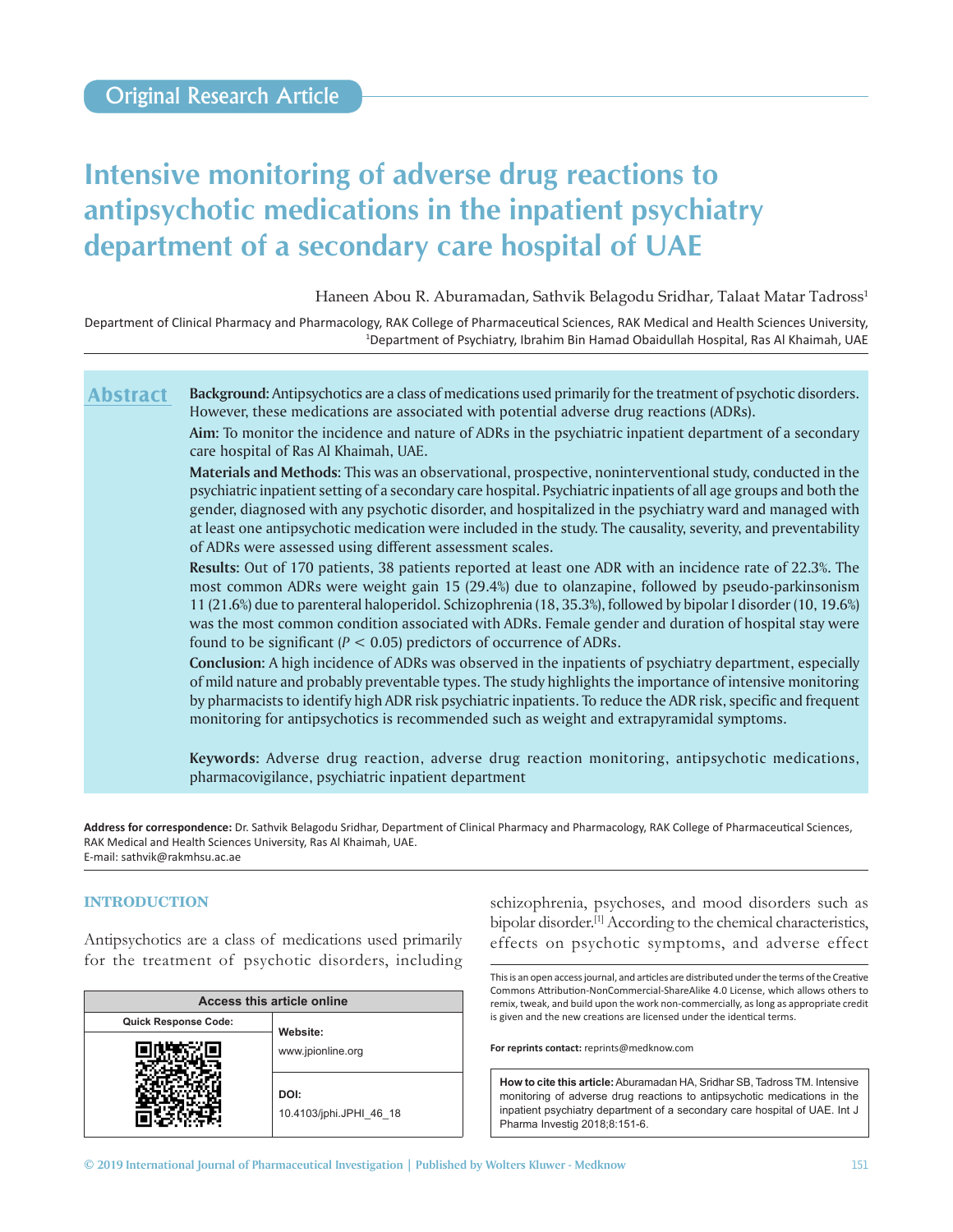profile, antipsychotics are classified into first‑generation antipsychotics (FGAs) or typical antipsychotics and second-generation antipsychotics (SGAs) or atypical antipsychotics.[2,3]

Psychotropic medications, including antipsychotics, have many potential adverse drug reactions (ADRs), some of which can be quite severe. Both FGAs and SGAs are known to cause serious adverse effects. Higher incidence of serious adverse effects such as extrapyramidal reactions or extrapyramidal symptoms (EPSs) such as pseudo-parkinsonism, akathisia, acute dystonia, and tardive dyskinesia (TD) have been reported with FGAs,<sup>[4,5]</sup> while higher incidence of metabolic and endocrine adverse effects including weight gain, insulin resistance, and hyperlipidemia have been reported with use of SGAs.<sup>[1,4-6]</sup> Antipsychotics also have several specific monitoring recommendations for side effects to help guide therapy.<sup>[4-6]</sup>

ADRs are commonly reported in patients receiving both typical and atypical antipsychotic medications. Many studies have documented the occurrence and nature of ADRs associated with antipsychotic medication usage. $[2,7]$ The incidence rate of ADRs in hospitalized psychiatric patients varies from 43.5% to 94.6% as documented in pharmacovigilance studies from different parts of the world.[8-10]

The knowledge of antipsychotics-related ADRs and their management among healthcare providers can help in their safe and rational use and helps in early detection. In addition, hospitals also need a mechanism to help identify more severe adverse drug events and ADRs comprising minor side effects. Facilities should develop policies and procedures on how to identify, report, and prevent future events if determined to be potentially preventable with appropriate monitoring and prescribing. Hence, this study focused to improve and reinforce the pharmacovigilance activity in the UAE regarding the use of antipsychotics and promote the role of pharmacist in ADR monitoring and reporting.

This study aimed to observe and record the incidence, pattern, nature, and management of ADRs in the psychiatric inpatient department of a secondary care hospital in Ras Al Khaimah, UAE.

# **MATERIALS AND METHODS**

This prospective, observational study was conducted from November to May 2016 at the psychiatric inpatient department of a secondary care hospital in Ras Al-Khaimah, UAE. Institutional Research and Ethics Committee and the Regional Research and Ethics Committee approved this study (RAK MHSU-REC: 8-2015-PG-P). The convenience sampling method was used to include the subjects. This study included a total of 170 (of all age groups) patients of either gender diagnosed with any psychotic disorder and hospitalized in the psychiatry ward and managed with at least one antipsychotic medication. The study included monitoring of psychiatric inpatients those starting antipsychotic treatment for the first time and as well as those switching to a new antipsychotic on admission and who are taking antipsychotics with no other specifiers.

Psychiatric inpatients who were not managed/prescribed with any antipsychotic medications, readmitted patients for recurrences or relapses, and patients who were managed with antipsychotics but admitted in the other ward/specialties of the hospital were excluded from the study.

The study investigator (clinical pharmacist) attended the psychiatry ward – rounds with treating psychiatrists on a regular basis and intensively monitored patients satisfying the criteria of the study prospectively, from the day of admission to day of discharge on a daily basis for the presence or occurrence of any adverse effects or reactions. All the included patients were screened for ADRs. All the suspected ADRs observed by the pharmacist and as well as reported by treating doctors were included in the study. The required data were collected directly from the patients, their electronic medical records, and caretakers, if required. The data were entered into a predesigned ADR reporting and documentation form, including the details of demographic information, clinical features of the disease, ADR history and medication, and other related information.

The World Health Organization-The Uppsala Monitoring Centre (WHO-UMC) probability scale<sup>[11]</sup> and the Naranjo scale<sup>[12]</sup> were used for the causality assessment of the documented ADRs. The severity and preventability of ADRs were assessed using Hartwig et al. scale<sup>[13]</sup> and modified Schumock and Thornton scale, <a>[14]</a> respectively.

# **Statistical analysis**

Microsoft Excel Sheet was used to summate the collected data, and Statistical Package for the Social Sciences 24 (IBM, Armonk, New York, USA) was used to analyze the data. The categorical data were expressed as a percentage, while the continuous data were expressed as mean ± standard deviation. The association between ADRs and sociodemographic, disease, and treatment-related variables was analyzed by Chi‑square test and the significant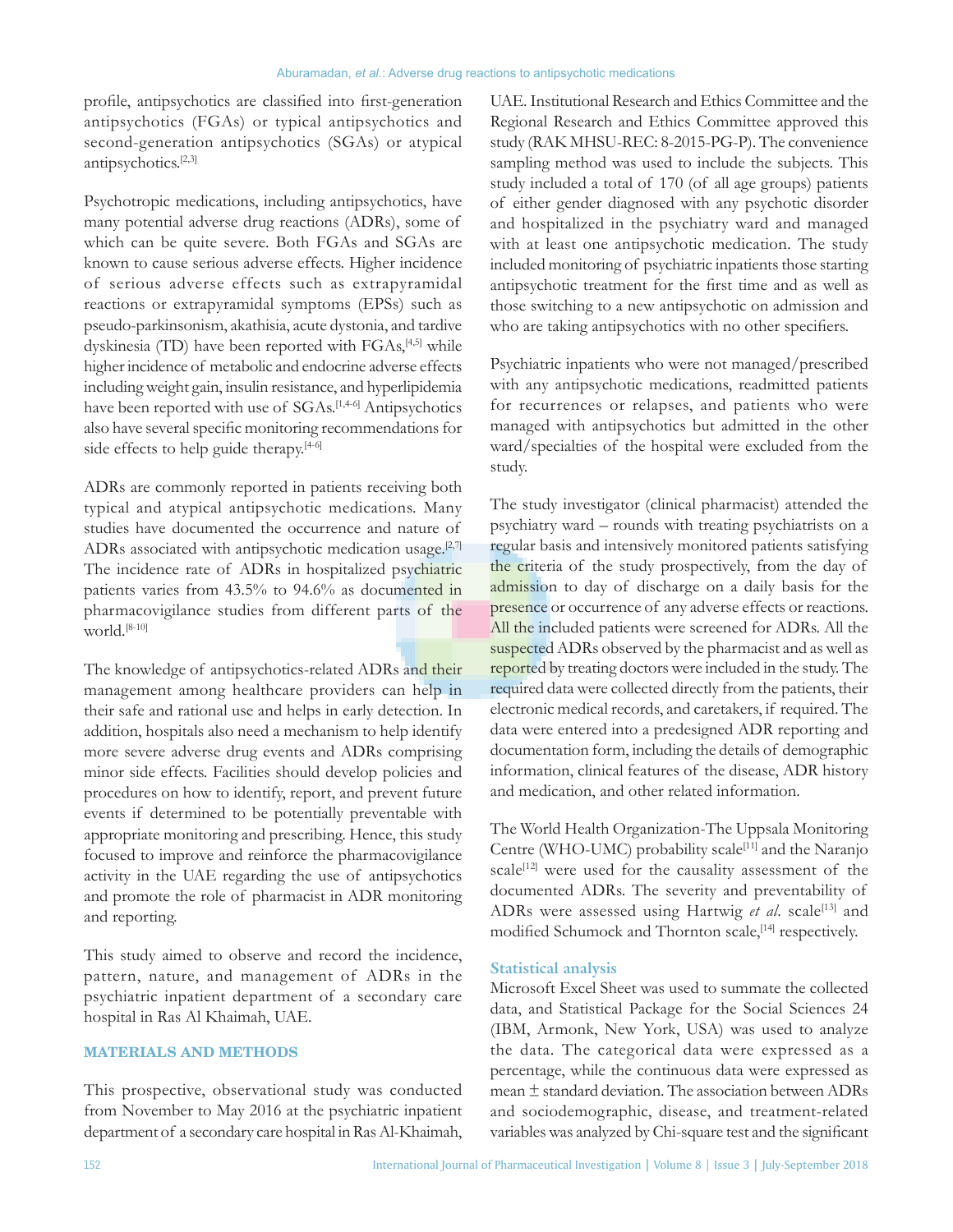difference in the weight of the patients who reported weight gain due to antipsychotic medications was analyzed by paired Student's *t*-test. Bivariate logistic regression was done to assess the predictors of ADRs. Odds ratio (ORs) with 95% confidence intervals (95% CI) was performed. A *P* < 0.05 was considered as statistically significant.

## **RESULTS**

A total of 170 patients (98 [57.6%] males and 72 [42.4%] females) were included in the study. A total of 51 ADRs were reported among 38 patients with the incidence of 22.3%. Among patients who experienced ADR to antipsychotic medications, 13 (34.2%) were men and 25 (65.8%) were women. A total of 17 (44.7%) patients were UAE nationals, while the remaining 21 (55.3%) patients were expatriates. The total length of stay of these patients was 17.1  $\pm$  17.2 days. Majority of the patients who experienced ADR were taking 2–3 drugs (i.e., both psychiatric and medical) (24 [63.2]) followed by 4–5 drugs  $(n = 12, 31.6\%)$  and two patients  $(5.3\%)$  were on single medication.

Among the suspected ADRs, weight gain (15, 29.4%) was the most common, followed by pseudo-parkinsonism (11, 21.6%) and constipation (9, 17.6%). Out of 51 suspected ADRs, few ADRs contributed to an incidence rate of 2% each. These ADRs were fatigue associated with olanzapine, risperidone-induced enuresis, acne associated with two suspected drugs (risperidone and quetiapine), and hypersalivation associated with parenteral chlorpromazine [Table 1].

The average weight of the patients  $(n = 15)$  before initiating antipsychotic drugs was 81.1  $\pm$  18.1 kg. However, after receiving treatment with suspected antipsychotic drugs, it was 84.4  $\pm$  18.7 kg (*P* = 0.0003). The total length of stay of these patients was  $26.4 \pm 26.1$  days. The time period between the weight gain was minimum of 7 days to maximum of 88 days [Table 2].

Oral olanzapine was the most commonly involved drug in ADR (25, 49%) followed by chlorpromazine, intramuscular haloperidol injection, and oral risperidone (6, 11.8% each) [Table 3].

Among psychiatric conditions in patients who developed ADRs, schizophrenia (18, 35.3%) was most common followed by bipolar I disorder (10, 19.6%) [Table 4].

The most commonly affected organ systems due to ADRs were the central and peripheral nervous system followed by the metabolic system [Table 5].

| <b>Types of ADRs</b>            | n(%)      | Drug (s) implicated                                                                                                                                                                   |
|---------------------------------|-----------|---------------------------------------------------------------------------------------------------------------------------------------------------------------------------------------|
| Weight gain                     | 15 (29.4) | Olanzapine ( $n=12$ ), risperidone ( $n=2$ ),<br>quetiapine $(n=1)$                                                                                                                   |
| Pseudo-parkinsonism 11 (21.6)   |           | Injection chlorpromazine $(n=1)$ ,<br>injection haloperidol $(n=4)$ ,<br>olanzapine $(n=3)$ , injection<br>risperidone $(n=1)$ ,<br>prochlorperazine $(n=1)$ ,<br>haloperidol $(n=1)$ |
| Constipation                    | 9 (17.6)  | Olanzapine ( $n=4$ ), aripiprazole ( $n=3$ ),<br>risperidone $(n=2)$                                                                                                                  |
| Drowsiness                      | 7 (13.7)  | Injection chlorpromazine $(n=4)$ ,<br>olanzapine $(n=3)$                                                                                                                              |
| Akathisia                       | 4(7.8)    | Injection haloperidol $(n=2)$ ,<br>olanzapine ( $n=1$ ), trifluoperazine ( $n=1$ )                                                                                                    |
| Fatigue                         | 1(2)      | Olanzapine $(n=1)$                                                                                                                                                                    |
| Risperidone-induced<br>enuresis | 1(2)      | Risperidone $(n=1)$                                                                                                                                                                   |
| Acne                            | 1(2)      | Risperidone $(n=1)$                                                                                                                                                                   |
| Hypersalivation                 | 1(2)      | Injection chlorpromazine $(n=1)$                                                                                                                                                      |
| Dry eyes                        | 1 (2)     | Olanzapine $(n=1)$                                                                                                                                                                    |

ADRs: Adverse drug reactions

#### **Table 2: Body weight profile of the patients who reported weight gain**

| Weight of the patients        |                      | Mean $\pm$ SD ( $kg$ )             | -df |           |
|-------------------------------|----------------------|------------------------------------|-----|-----------|
| Pretreatment<br>Posttreatment | 15(29.4)<br>15(29.4) | $81.1 \pm 18.1$<br>$84.4 \pm 18.7$ |     | $0.0003*$ |

\**P*<0.001 highly statistically significant. SD: Standard deviation

#### **Table 3: Different antipsychotics associated with adverse drug reactions (***n***=51)**

| Name of the drug         | (% )<br>n |
|--------------------------|-----------|
| Injection chlorpromazine | 6(11.8)   |
| Injection haloperidol    | 6(11.8)   |
| Tablet olanzapine        | 25 (49)   |
| Tablet risperidone       | 6(11.8)   |
| Tablet aripiprazole      | 3(5.9)    |
| Tablet quetiapine        | 1(2)      |
| Injection risperidone    | 1(2)      |
| Tablet trifluoperazine   | 1(2)      |
| Tablet prochlorperazine  | 1(2)      |
| Tablet haloperidol       | (2)       |

#### **Table 4: Psychiatric disorders associated with suspected adverse drug reactions (***n***=38)**

| <b>Diagnosis</b>                                  | Patients, n (%) |
|---------------------------------------------------|-----------------|
| Schizophrenia                                     | 11(28.9)        |
| Schizoaffective disorder                          | 7(18.4)         |
| Unspecified schizophrenia spectrum and other      | 4(10.5)         |
| psychotic disorder                                |                 |
| Delusional disorder                               | 1(2.6)          |
| Bipolar I disorder                                | 8(21.1)         |
| Major depressive disorder                         | 1(2.6)          |
| Major depressive disorder with psychotic features | 1(2.6)          |
| Borderline personality disorder                   | 2(5.3)          |
| Adjustment disorder                               | 2(5.3)          |
| Substance use disorder                            | 1(2.6)          |

According to the WHO-UMC probability assessment, the majority of the suspected ADRs were possible (27, 52.9%)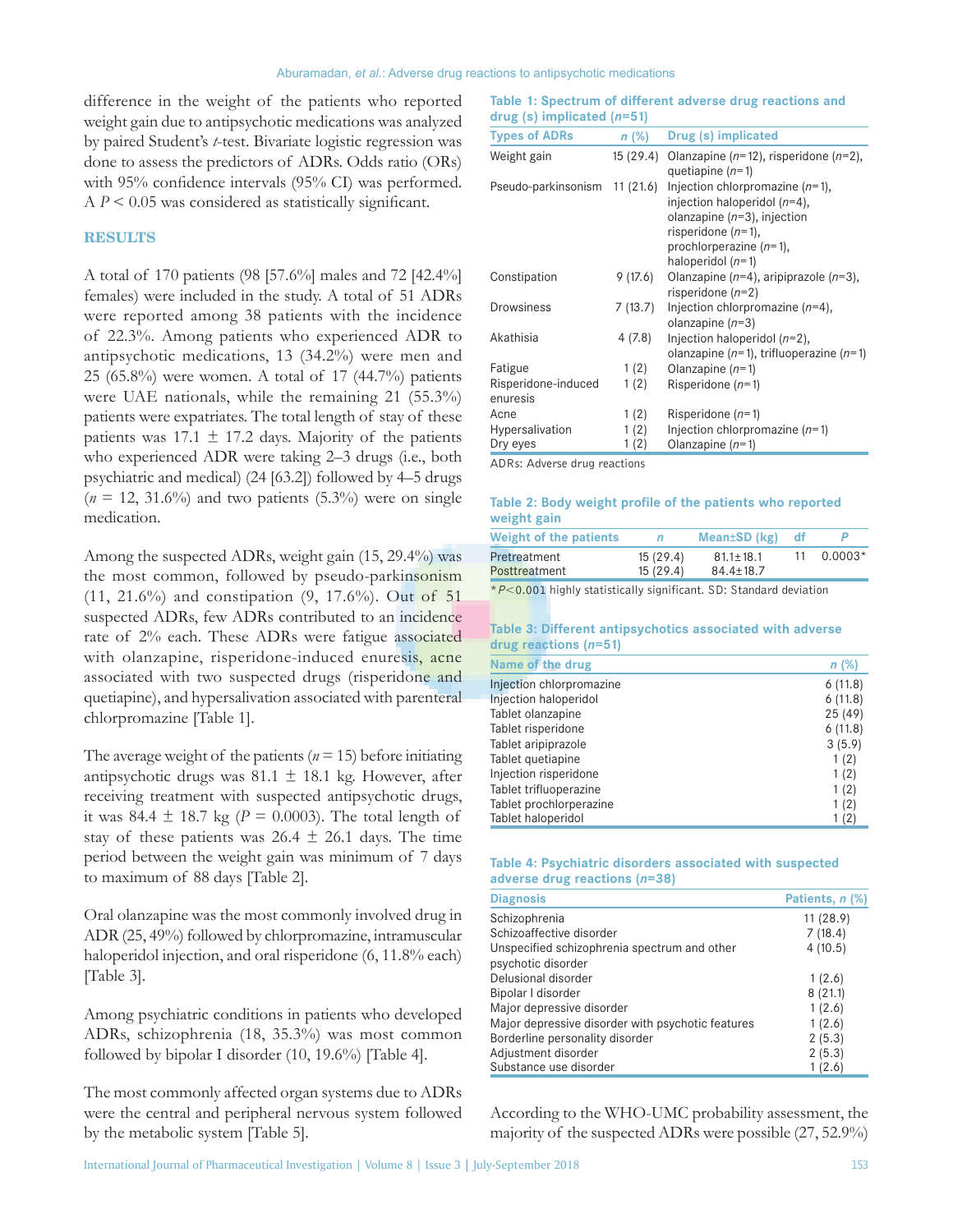**Table 5: Different organ systems affected by adverse drug reactions (***n***=51)**

| <b>SOC (WHO ART SOC code)</b>                 | <b>Type of ADRs</b>             | n(%)     |
|-----------------------------------------------|---------------------------------|----------|
| Central and peripheral nervous                | Drowsiness                      | 7(13.7)  |
| system disorders (0410)                       | Pseudo-parkinsonism             | 11(21.6) |
|                                               | Akathisia                       | 4(7.8)   |
| Gastrointestinal system disorders             | Constipation                    | 9(17.6)  |
| (0600)                                        | Hypersalivation                 | 1(2)     |
| Metabolic and nutritional disorders<br>(0800) | Weight gain                     | 15(29.4) |
| Skin and appendages disorder<br>(0100)        | Acne                            | 1(2)     |
| Vision disorders (0431)                       | Dry eyes                        | 1(2)     |
| Body as a whole-general disorder<br>(1810)    | Fatigue                         | 1(2)     |
| Urinary system disorders (1300)               | Risperidone-induced<br>enuresis | 1(2)     |

SOC: System‑organ classification, WHO: World Health Organization, ADR: Adverse drug reaction

in nature followed by probable type (24, 47.1%). However, according to Naranjo probability assessment, the majority of the suspected ADRs were probable in nature (31, 60.8%) followed by possible type (20, 39.2%). According to Hartwig severity assessment scale, the majority of the suspected ADRs were of mild severity type (28, 54.9%) followed by moderate type (23, 45.1%). Further, a total of 48 (94.1%) suspected ADRs were of the predictable type, and only 3 (5.9%) ADRs were not predictable. Modified Schumock and Thornton scale revealed that majority of the suspected ADRs (31, 60.8%) were of the probably preventable type followed by not preventable (11, 21.6%).

In 28 (54.9%) cases, no changes were made with regard to antipsychotic medication to manage ADRs. However, in 17 (33.3%) patients, the suspected drug was withheld, and six (11.8%) patients were managed by an alteration in the prescribed dose of antipsychotic medication. Approximately, half of the suspected ADRs were treated symptomatically (25, 49%) and the remaining ADRs were not treated (26, 51%). Majority of the suspected ADRs (24, 47.1%) were recovered; however, the outcomes of ADRs in 14 (27.5%) cases were unknown followed by a continuation of symptoms in 13 (25.5%) cases.

For the majority (36, 70.6%) of the cases, no dechallenge of suspected drug was done followed by definite improvement of ADRs upon dechallenge in 13 (25.5%) cases. Rechallenge of the suspected drug was not done for any of the subjected patients.

Gender ( $\chi^2$  = 11.01; df = 1; *P* = 0.001) and duration of stay  $(\chi^2 = 8.59; df = 1; P = 0.003)$  were significantly associated with occurrence of ADRs. Further, we performed binary logistic regression to determine the predictors of ADRs keeping occurrence of ADRs as dependent variable and gender, duration of stay, and polypharmacy as independent variables. Female gender (*P* < 0.01; OR 0.214; 95% CI = 0.093–0.493) and duration of stay of  $>17$  days ( $P = 0.03$ ; OR 0.314; 95% CI = 0.152–0.799) were found to be the significant predictors of occurrence of ADRs.

## **DISCUSSION**

The highlight of our study is this was the first UAE-based study where ADRs to different antipsychotic medications were intensively monitored in a psychiatric inpatient setting. Second, the study involved pharmacist in the monitoring, documentation, and assessment of ADRs. This study reported an incidence of 23.3%; however, a study conducted in the psychiatry outpatient department of the same hospital reported an incidence rate of 10.2%.[15] Earlier studies have reported higher incidence rate varying from 43.5% to 94.6% in hospitalized psychiatric patients.[8-10] The present study documented the suspected ADRs related only to antipsychotic drugs, while other studies included general psychotropic drugs, which could explain the difference in incidence rate of ADRs compared to other studies.

Further, oral olanzapine was the most frequent drug associated with ADRs and weight gain was the most common documented ADR. A significant increase was observed in the weight of the patients who received olanzapine. Similar observations have been reported in other studies.[9,16] In contrast to our findings, a study reported olanzapine as the most common drug responsible for ADRs (45.45%) in which tremor was the most common.[8] The postulated mechanisms of weight gain due to olanzapine are said to be complex; however, weight gain has been linked to increase in appetite, blood glucose level, body fat hormonal function, and alteration in metabolism rate.<sup>[17]</sup>

In the current study, EPSs such as pseudo-parkinsonism  $(21.6\%)$  and akathisia  $(7.8\%)$  were the most common and significant suspected ADRs associated mostly with FGA haloperidol. The findings of the current study were in accordance with the findings of other similar studies, which reported extrapyramidal motor symptoms to be mostly associated with FGA haloperidol followed by SGA amisulpride.<sup>[16]</sup> Other studies have also reported dose-dependent extrapyramidal side effects as one of the most significant ADRs associated with antipsychotics.[10] Another study conducted by Iuppa *et al*. reported movement disorders (acute dystonia, akathisia, and pseudo-parkinsonism) as the most common ADRs.[3]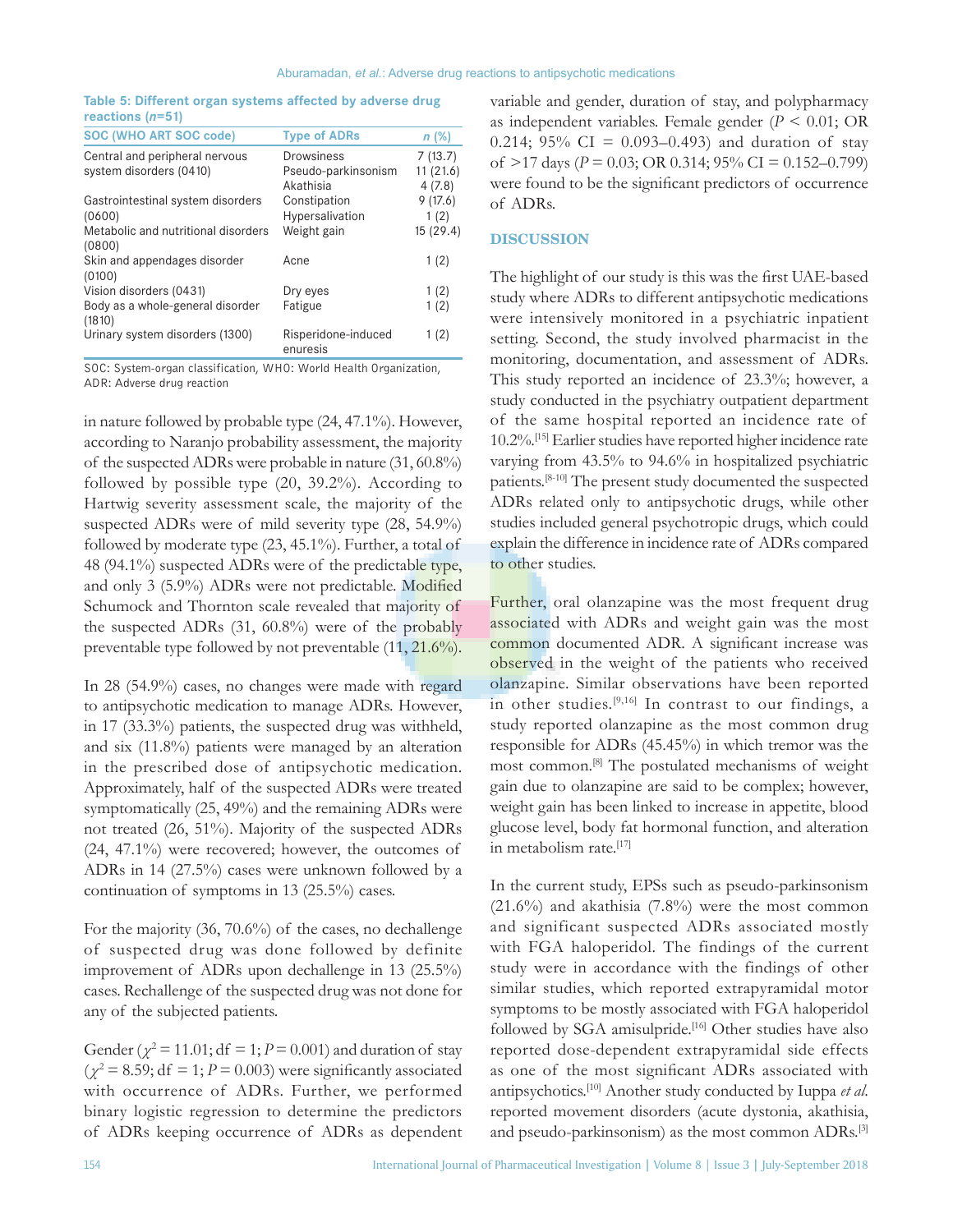Constipation (17.6%) was the third most common ADR documented in the present study. This adverse effect could reflect the anticholinergic effects exerted by antipsychotics. A similar study reported a case of severe constipation and bowel obstruction due to clozapine.<sup>[18]</sup>

Another study reported similar findings regarding anticholinergic side effects in general where dry mouth was one of the most common suspected ADRs.[10] Drowsiness was the fourth most common ADR documented in this study, which was in accordance with the finding of a study conducted by Jain *et al*., which reported somnolence as one of the commonly observed ADRs.[10] Interestingly, the same study reported insomnia as the most common ADR, followed by somnolence, which could be due to overlap in the determination of the actual cause of sleep disturbances between antipsychotic medications and the psychiatric disorder itself.[10,19]

Majority of the suspected ADRs were seen with oral olanzapine followed by parenteral chlorpromazine, parenteral haloperidol, oral risperidone, and oral quetiapine (each of same incidence rates). These findings were similar to the findings of two studies, which reported the highest number of ADRs with olanzapine.<sup>[8,9]</sup> Another study reported that SGAs followed by FGAs were the most common medication classes associated with ADRs.<sup>[3]</sup> Schizophrenia was the most common psychiatric condition associated with ADRs in the present study. Similar findings were reported by Farhat *et al*., who reported higher number of ADRs in patients with bipolar disorder followed by schizophrenia.[9] The higher number of suspected ADRs related to olanzapine could also be due to higher utilization pattern of this drug in our study setting.

Majority of the suspected ADRs were probable and mild in nature. This finding was in accordance with two other studies in which most of the ADRs were mild to moderate in severity and had a probable causal relationship with antipsychotics.<sup>[8,9]</sup> In contrast, a study conducted by Grohmann *et al.* reported a rate of 1.6% of severe ADRs.<sup>[16]</sup>

Majority of the suspected ADRs were of a predictable and probably preventable type. In contrast to our findings, the study conducted by Kurmi *et al*. reported the majority of ADRs as not preventable type followed by probably preventable.[8] Iuppa *et al*. reported that antipsychotics were the second most common drug class related to preventable ADRs.[3] The same study highlighted the role of pharmacist in preventing ADRs where 87 pharmacist interventions were considered as preventable ADRs.[3]

Age, gender, race, and number of drugs received/polypharmacy and other demographic variables are known to be the potential predictors of ADRs. Hence, the association between these demographic factors and number of ADRs were analyzed in this study. Gender and duration of stay were found to be the significant negative predictors of the number of ADRs in the current study. Similarly, a study conducted by Worner *et al*. identified race, female sex, and antidepressant-naive patients as the indicators of TD in elderly patients. This study was limited only to TD.[20] In contrast, another study reported no statistically significant relationship of ADRs with either sex or age.<sup>[9]</sup>

The main limitations of the study were small sample size, short duration, single-center-based, and of noninterventional type. Hence, the findings of this study may not be representative for all the samples. Henceforth, the study highlights the need for multicenter, interventional-centered studies to highlight the precise spectrum of antipsychotic ADRs and its predictability and preventability.

# **CONCLUSION**

A high incidence of ADRs was observed in the inpatients of psychiatry department, especially of mild nature and probably preventable types. The study highlights the importance of intensive monitoring by pharmacists to identify high ADR risk psychiatric inpatients. To reduce the ADR risk, specific and frequent monitoring for antipsychotics is recommended such as weight and EPSs. The study findings represent the profile of ADRs in the in the psychiatric inpatient department in UAE and foster the clinical pharmacists' role in the monitoring and reporting of ADRs.

# **Acknowledgment**

Our sincere thanks to Dean, RAKCOPS, for all the support and cooperation. Our heartfelt thanks to Dr. Gurumadhva Rao, Vice Chancellor of RAKMHSU, for all the support, encouragement, and motivation. We thank Medical Director of Ibrahim Bin Hamad Obaidullah Hospital and the medical and nursing staff of the psychiatry department for their kind help and cooperation during the study period.

# **Financial support and sponsorship** Nil.

**Conflicts of interest** There are no conflicts of interest.